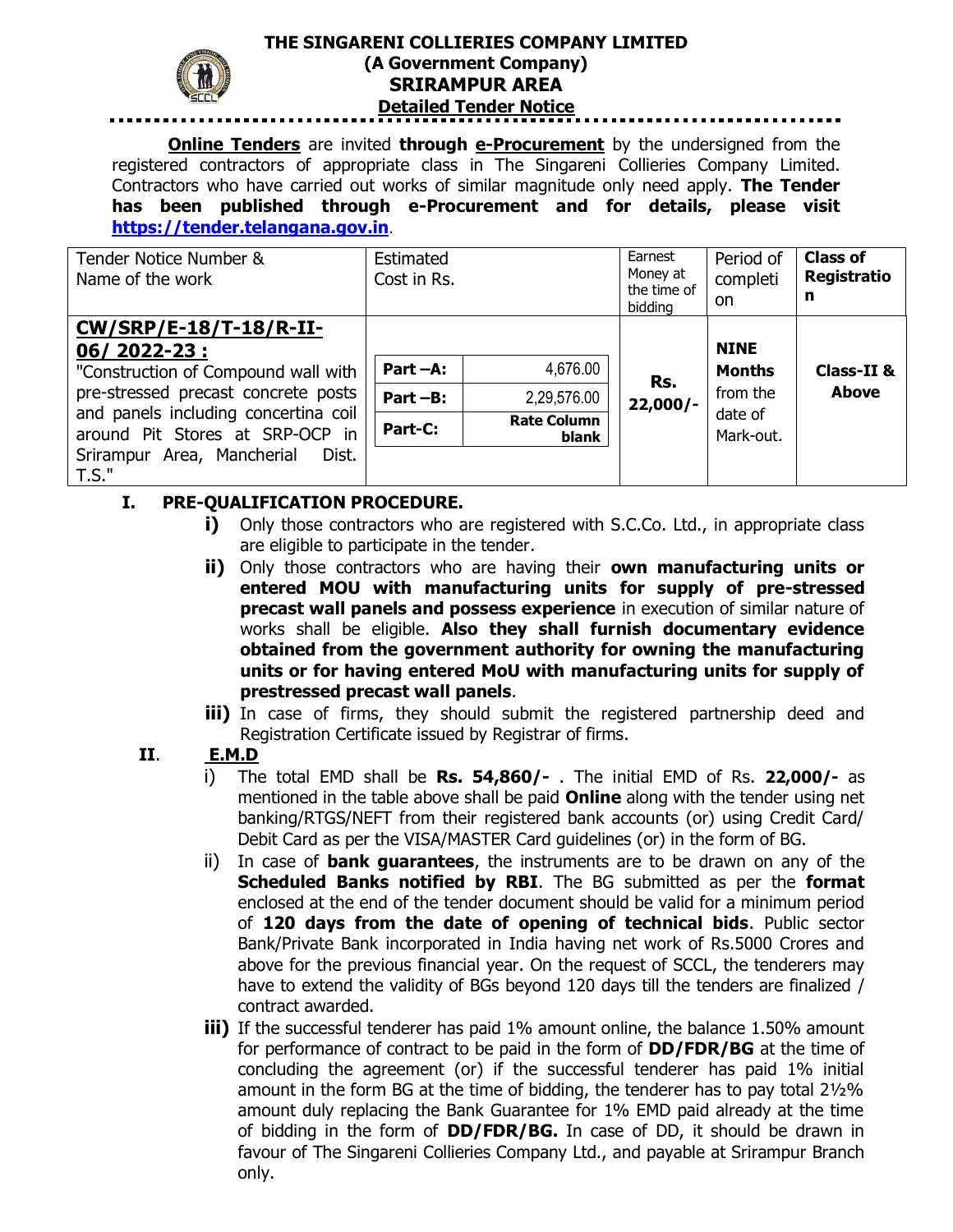In case of Bank Guarantee, the same is to be drawn from Public Sector Banks (SBI or Nationalized Banks).

Public sector Bank/Private Bank incorporated in India having net work of Rs.5000 Crores and above for the previous financial year.

### **III. TENDERING PROCEDURE:**

- 1. The bidder shall scan and upload the following documents while participating in the tender.
	- a) Contractor registration certificate issued by SCCL valid as on the date of opening of bids.
	- b) EMD instrument.
	- c) The successful tenderer shall submit copy of GST registration certificate /PAN card at the time of concluding agreement.
	- d) Only those contractors who are having their own manufacturing units or entered MOU with manufacturing units for supply of pre-stressed precast wall panels and possess experience in execution of similar nature of works shall be eligible. Also they shall furnish documentary evidence obtained from the government authority for owning the manufacturing units or for having entered MoU with manufacturing units for supply of prestressed precast wall panels.
	- e) The bidder shall scan and upload experience certificate for having executed similar work.

### **2**. **The Price Bid is provided in parts.**

**Part 'A'** contains Schedule of quantities and rates for Cement & Steel to be issued by SCCL on Sale Invoice. **Bidder is not allowed to quote for this** and hence not uploaded on e-procurement. Bidders are requested to go through special clauses provided in Part 'A'

**Part 'B'** contains schedule of quantities and rates for other construction items and uploaded on e-procurement **to enable the bidders to quote their uniform percentage on this in e-procurement commercial stage at Percentage wise Rate form.** 

**Part 'C'** contains schedule of quantities for the following item with rate columns blank & the bidders are required to quote their rates excluding GST per Unit separately for each of the following line item in e-procurement commercial stage at BOQ Item Rate form.

i) Construction of compound wall 1.80 height above GL pre-stressed posts, panels, M-25 grade including concertina coil.

Notwithstanding anything stated above, THE SINGARENI COLLIERIES COMPANY LIMITED reserves the right to assess the capability and capacity of intending tenderers to perform the contract.

- 3. **The ceiling of tender premium (for Part-B) shall be 5% for this work.**
- 4. The price bids of the bidders who have submitted the above documents will be opened on the specified date. In case of extension of the date of opening of bids, suitable corrigendum will be published in the e-procurement platform.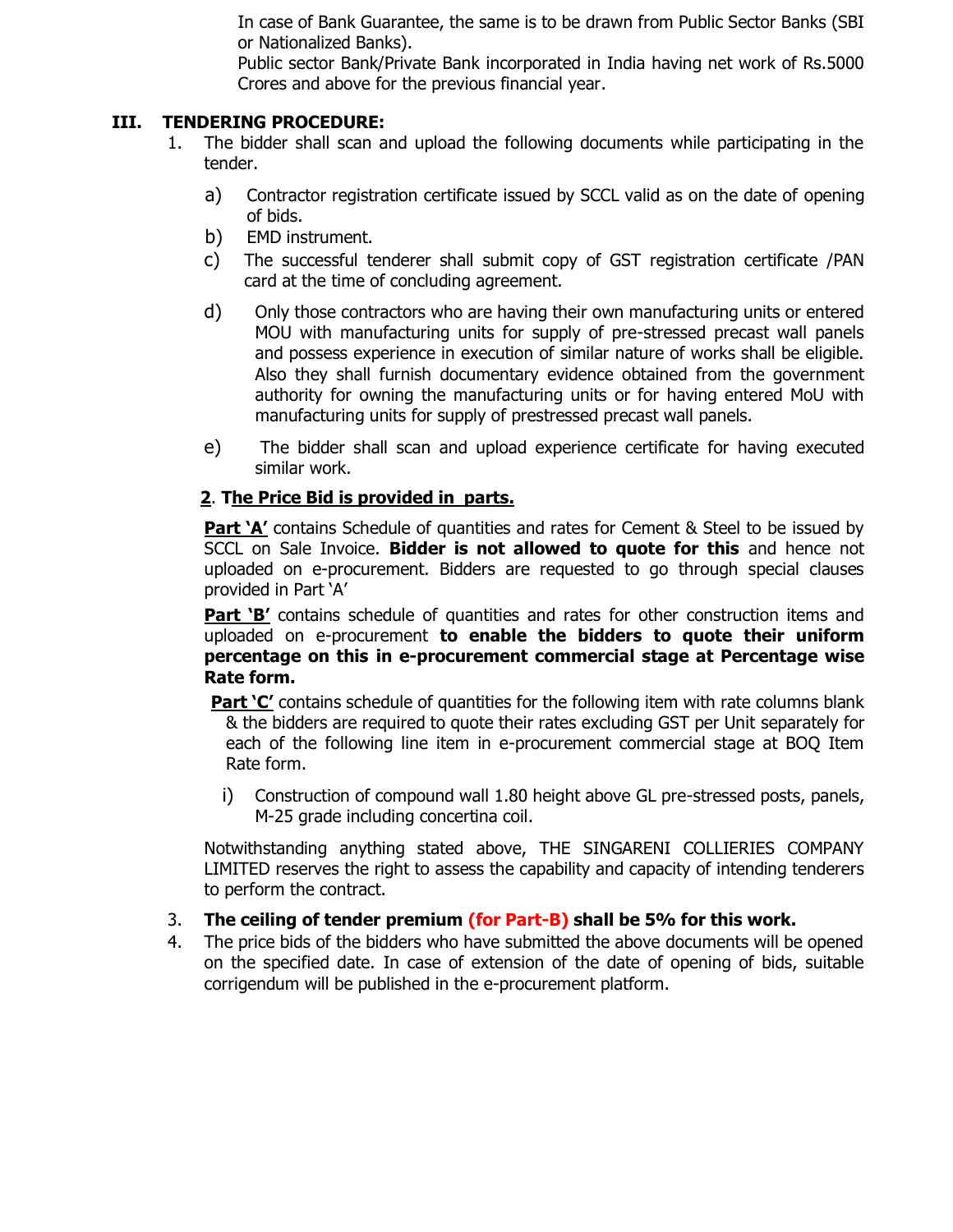### 5. **Dates for submission / opening of bids:**

(a) Bid Submission start Date and Time: **20.06.2022** from 8:00 PM

(b) Bid submission Closing Date and Time: **05.07.2022 up to 4.30 PM**

- (c) The **Price Bids** will be opened **at 5.00 P.M. on 05.07.2022**, at the Office of **General Manager/SRP.**
- 6. The tenderer has to keep his tender valid for **120 days** from the date of opening of Technical Bid.

# **III. OTHER INFORMATION TO THE BIDDER:**

# 1. **Submission of hard copies of the documents & Original EMD instruments:**

The Department will notify the successful bidder for submission of hard copies of registration certificate, experience certificates and original EMD at time of bidding. Further after award of work, the 2½ % EMD for performance of contract is to be kept valid for a period as given below: (i.e., period of completion plus defect liability period

plus 3 months) as stated in pre-paras.

| S.No | Tender No                        | <b>EMD Validity Period</b> |
|------|----------------------------------|----------------------------|
|      | CW/SRP/E-18/T-18/R-II-06/2022-23 | <b>36 Months</b>           |

If any successful bidder fails to submit the above within the stipulated time, they will be suspended from participating in the tenders on e-procurement for a period of **three years**.

## 2. **e-Procurement Transaction Fee:**

The participating bidder should pay e-procurement Transaction Fee @ 0.03% on the estimated contract value *i.e.* Part 'B' of the work subject to prevailing ceiling amounts with GST online.

Further, successful bidder has to pay e-procurement corpus fund at 0.04% of Estimated Contract Value **i.e. Part 'B'** of the work subject to prevailing ceiling amounts before entering in to the agreement. However, there will not be any charges towards e-procurement fund in case of works with ECV less than and up to Rs.10 Lakhs.

- 4. **Conditional tenders will not be accepted.**
- 5. **Price Adjustment Clause:** Price adjustment clause detailed elsewhere in the tender document is applicable for this work.
- 6. The undersigned reserves the right to accept any tender in full or in part or to reject any or all tenders without assigning reasons.